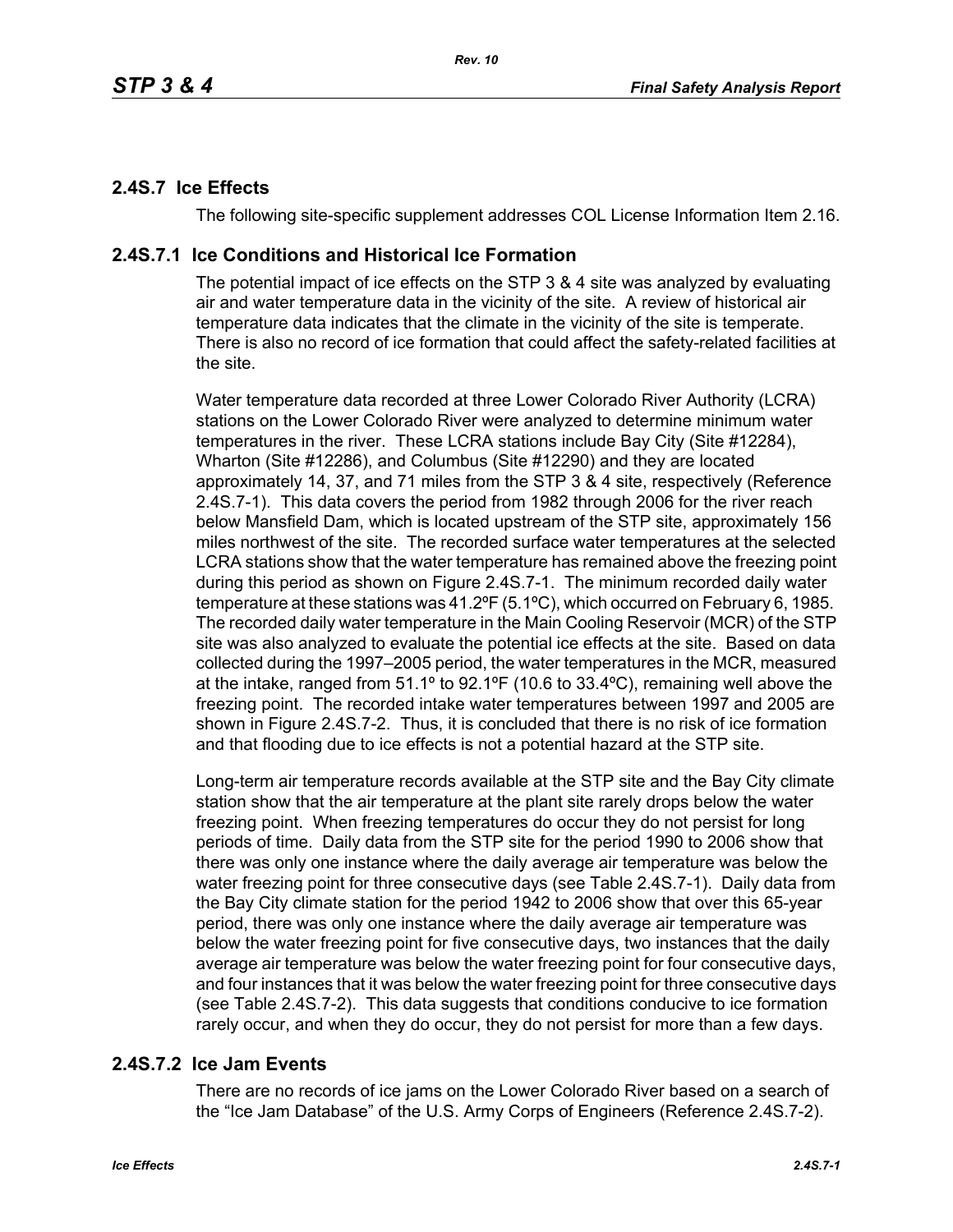As shown in Figure 2.4S.7-1, the water temperatures in the Lower Colorado River never approached freezing during the 1982–2006 period of record. Therefore, the formation of frazil and anchor ice at the river intake to the Reservoir Makeup Pumping Facility is highly unlikely. In addition, the large dams and reservoirs on the Colorado River located upstream of the STP site reduce the possibility of any surface ice or ice flows moving downstream.

## **2.4S.7.3 Effect of Ice on Cooling Water Systems**

The ultimate heat sink (UHS) for STP 3 & 4 consists of a storage basin and mechanical draft cooling towers. The basin contains adequate inventory to meet the cooling requirements for 30 days following a design basis accident without receiving any makeup water. The UHS and Reactor Service Water (RSW) systems are designed to remove heat from the closed loop Reactor Building Cooling Water system and dissipate the gained heat to the atmosphere during normal; hot standby, normal shutdown, startup, loss of preferred power, and emergency shutdown operating modes. The UHS is designed with a provision to bypass the cooling tower during cold weather operation. Ice formation in the basin is not expected to occur since the system is in service during the above operating modes and the climate in the vicinity of the site is temperate.

If conditions were to occur that could lead to ice formation in the storage basin, operational controls together with system design features would prevent any potential ice formation in the tower basins as discussed in Subsection 9.2.5.

### **2.4S.7.4 References**

- 2.4S.7-1 Lower Colorado River Authority (LCRA), website on water quality information for the entire Colorado River Basin. Available at http://waterquality.lcra.org/, accessed February 15, 2007.
- 2.4S.7-2 "Ice Jam Database," U.S. Army Corps of Engineers, Cold Region Research and Engineering Laboratory (CRREL). Available at http://www.crrel. usace.army.mil/ierd/ijdb/, accessed February 10, 2007.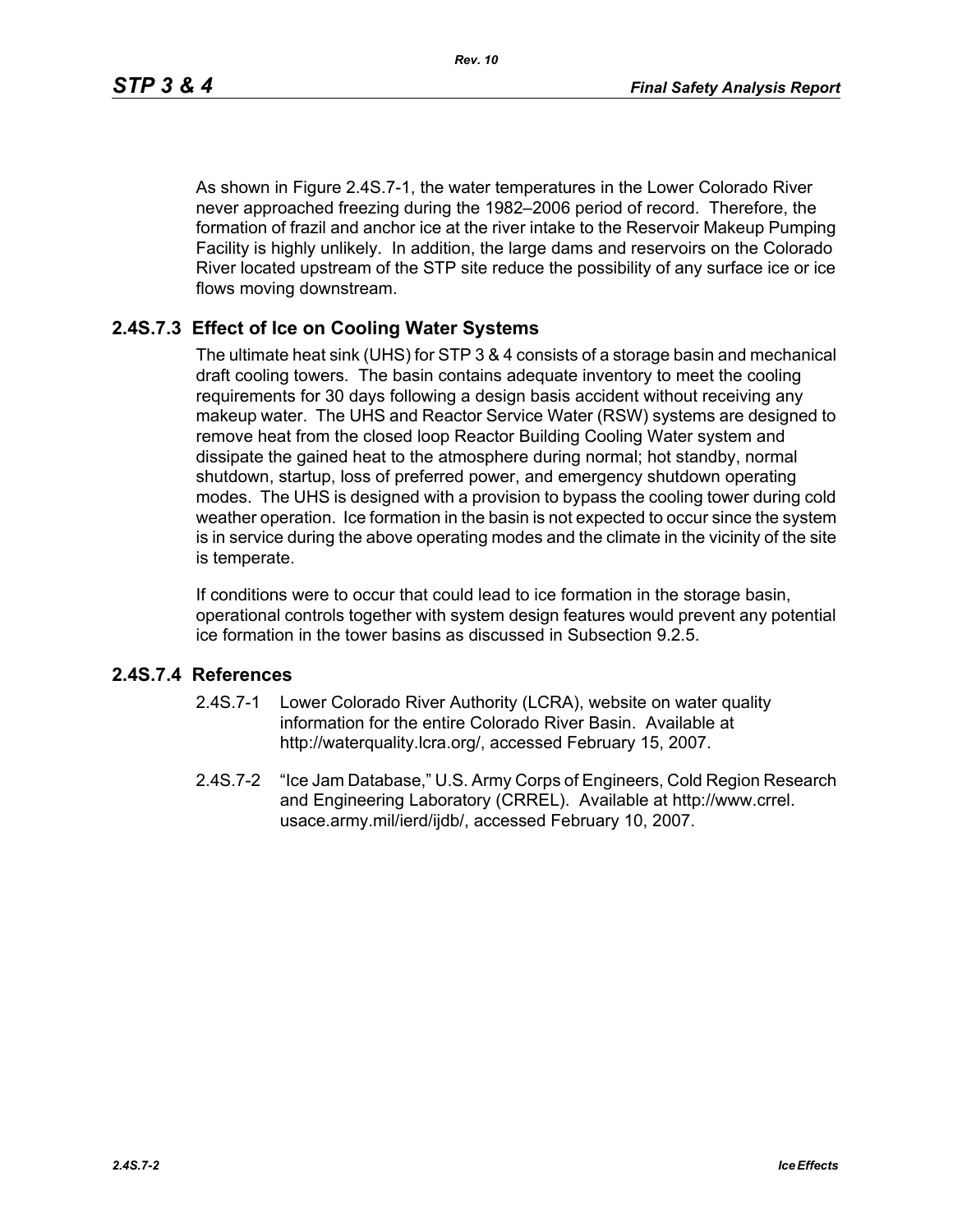| Year | <b>Lowest Average Daily</b><br><b>Temperature</b> |                 | <b>Date Lowest</b><br><b>Average Daily</b> | No. of<br><b>Consecutive</b>   | <b>Total No. of</b>            |
|------|---------------------------------------------------|-----------------|--------------------------------------------|--------------------------------|--------------------------------|
|      | $\mathsf{P}$                                      | $\rm ^{\circ}C$ | <b>Temperature</b><br><b>Occurred</b>      | <b>Freezing</b><br><b>Days</b> | <b>Freezing</b><br><b>Days</b> |
| 1990 | 27.2                                              | $-2.6$          | 12/21/90                                   | $\overline{2}$                 | $\overline{2}$                 |
| 1991 | 35.6                                              | 2.0             | 12/15/91                                   | $\overline{0}$                 | $\mathbf 0$                    |
| 1992 | 42.1                                              | 5.6             | 7/11/92                                    | $\mathbf 0$                    | $\pmb{0}$                      |
| 1993 | 35.9                                              | 2.2             | 10/25/93                                   | $\mathbf 0$                    | $\mathbf 0$                    |
| 1994 | 39.7                                              | 4.3             | 12/1/94                                    | $\mathbf 0$                    | $\pmb{0}$                      |
| 1995 | 37.3                                              | 3.0             | 11/8/95                                    | $\mathbf 0$                    | 0                              |
| 1996 | 26.4                                              | $-3.1$          | 1/8/96                                     | 3                              | 4                              |
| 1997 | 30.9                                              | $-0.6$          | 1/13/97                                    | $\mathbf 0$                    | $\mathbf{1}$                   |
| 1998 | 35.5                                              | 1.9             | 12/25/98                                   | $\overline{0}$                 | $\pmb{0}$                      |
| 1999 | 36.3                                              | 2.4             | 1/4/99                                     | $\mathbf 0$                    | $\pmb{0}$                      |
| 2000 | 36.6                                              | 2.5             | 12/12/00                                   | $\mathbf 0$                    | $\mathbf 0$                    |
| 2001 | 34.3                                              | 1.3             | 1/3/01                                     | $\mathbf 0$                    | $\pmb{0}$                      |
| 2002 | 35.5                                              | 1.9             | 1/2/02                                     | $\mathbf 0$                    | $\pmb{0}$                      |
| 2003 | 37.4                                              | 3.0             | 2/24/03                                    | $\mathbf 0$                    | $\pmb{0}$                      |
| 2004 | 32.6                                              | 0.4             | 12/24/04                                   | $\mathbf 0$                    | $\pmb{0}$                      |
| 2005 | 42.2                                              | 5.7             | 1/22/05                                    | $\mathbf 0$                    | $\pmb{0}$                      |
| 2006 | 38.6                                              | 3.7             | 2/18/06                                    | $\mathbf 0$                    | $\mathbf 0$                    |
|      |                                                   |                 | Average (days)                             | 0.3                            | 0.4                            |

### **Table 2.4S.7-1 Lowest Average Daily Temperature and Number of Days with Average Daily Temperature below Freezing at STP Site**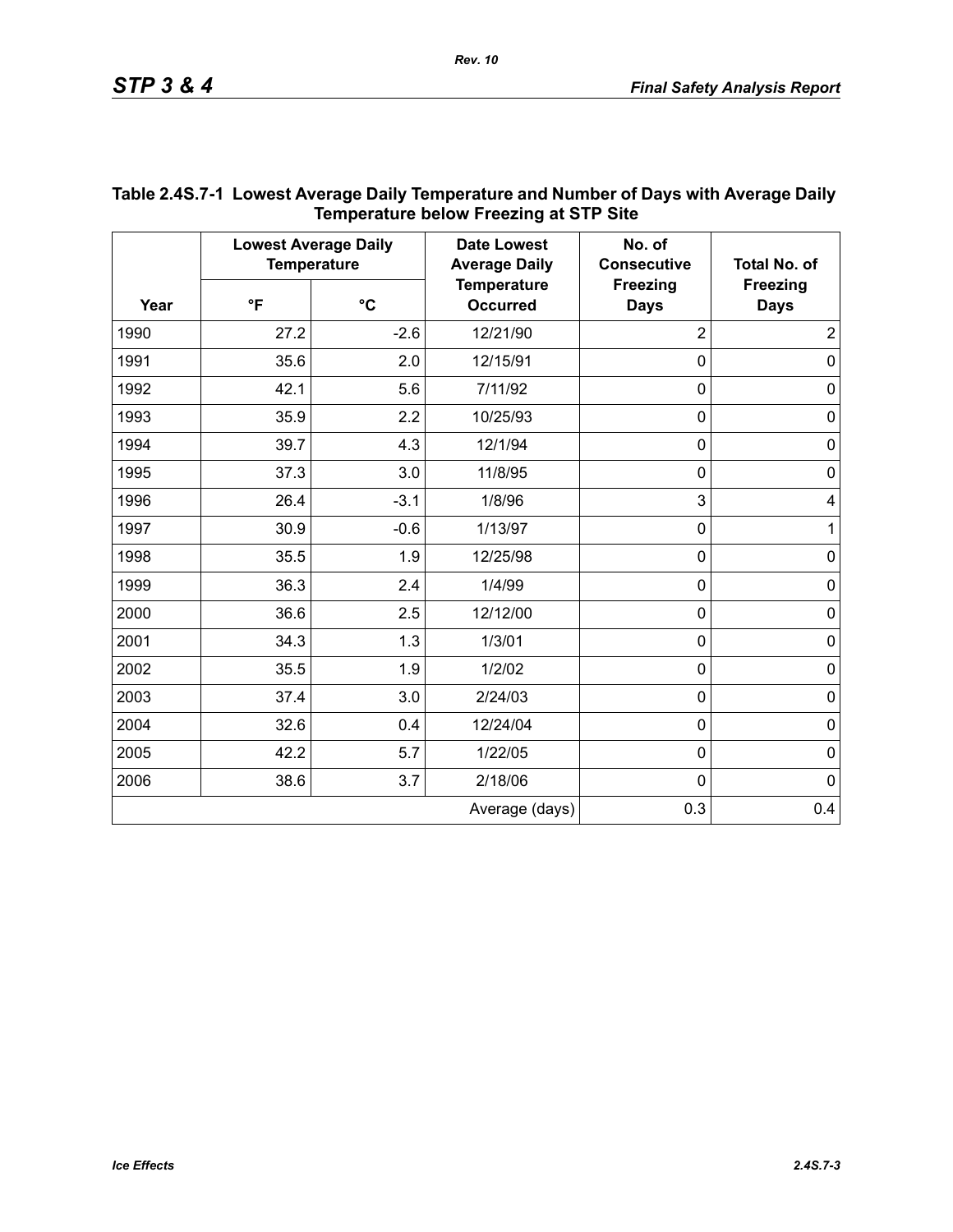|      | <b>Lowest Average Daily</b><br><b>Temperature</b> |             | <b>Date Lowest</b><br><b>Average Daily</b> | No. of<br><b>Consecutive</b>   | <b>Total No. of</b>            |
|------|---------------------------------------------------|-------------|--------------------------------------------|--------------------------------|--------------------------------|
| Year | $^{\circ}$ F                                      | $\rm ^{o}C$ | <b>Temperature</b><br><b>Occurred</b>      | <b>Freezing</b><br><b>Days</b> | <b>Freezing</b><br><b>Days</b> |
| 1942 | 40.5                                              | 4.7         | 12/28/1942                                 | $\mathbf 0$                    | 0                              |
| 1943 | 31.5                                              | $-0.3$      | 1/26/1943                                  | $\mathbf 0$                    | 1                              |
| 1944 | 35.5                                              | 1.9         | 1/14/1944                                  | $\mathbf 0$                    | $\pmb{0}$                      |
| 1945 | 35.5                                              | 1.9         | 12/20/1945                                 | $\boldsymbol{0}$               | $\pmb{0}$                      |
| 1946 | 34.5                                              | 1.4         | 12/30/1946                                 | $\mathbf 0$                    | $\pmb{0}$                      |
| 1947 | 28                                                | $-2.2$      | 1/4/1947                                   | 1                              | $\mathbf 2$                    |
| 1948 | 25.5                                              | $-3.6$      | 1/29/1948                                  | 3                              | $\sqrt{5}$                     |
| 1949 | 25.5                                              | $-3.6$      | 1/30/1949                                  | $\boldsymbol{0}$               | 1                              |
| 1950 | 28.5                                              | $-1.9$      | 12/7/1950                                  | $\mathbf 0$                    | 1                              |
| 1951 | 20                                                | $-6.7$      | 2/2/1951                                   | $\mathbf{3}$                   | 5                              |
| 1952 | 42                                                | 5.6         | 11/30/1952                                 | $\mathbf 0$                    | 0                              |
| 1953 | 30.5                                              | $-0.8$      | 12/24/1953                                 | $\boldsymbol{0}$               | 1                              |
| 1954 | 30                                                | $-1.1$      | 1/22/1954                                  | $\mathbf 0$                    | 1                              |
| 1955 | 36                                                | 2.2         | 3/27/1955                                  | $\boldsymbol{0}$               | $\pmb{0}$                      |
| 1956 | 34                                                | 1.1         | 2/4/1956                                   | $\mathbf 0$                    | $\pmb{0}$                      |
| 1957 | 33                                                | 0.6         | 1/17/1957                                  | $\boldsymbol{0}$               | $\pmb{0}$                      |
| 1958 | 30                                                | $-1.1$      | 2/13/1958                                  | $\mathbf 0$                    | 1                              |
| 1959 | 29.5                                              | $-1.4$      | 1/5/1959                                   | $\boldsymbol{0}$               | 1                              |
| 1960 | 33                                                | 0.6         | 2/25/1960                                  | $\mathbf 0$                    | $\pmb{0}$                      |
| 1961 | 34.5                                              | 1.4         | 1/29/1961                                  | $\boldsymbol{0}$               | $\pmb{0}$                      |
| 1962 | 22.5                                              | $-5.3$      | 1/11/1962                                  | 1                              | $\overline{c}$                 |
| 1963 | 24.5                                              | $-4.2$      | 1/13/1963                                  | 3                              | 7                              |
| 1964 | 29.5                                              | $-1.4$      | 1/14/1964                                  | $\mathbf 0$                    | 1                              |
| 1965 | 34.5                                              | 1.4         | 2/25/1965                                  | $\pmb{0}$                      | $\pmb{0}$                      |
| 1966 | 28.5                                              | $-1.9$      | 1/30/1966                                  | $\boldsymbol{0}$               | 1                              |
| 1967 | 33.5                                              | 0.8         | 2/7/1967                                   | $\mathbf 0$                    | $\pmb{0}$                      |
| 1968 | 34                                                | 1.1         | 1/8/1968                                   | $\pmb{0}$                      | $\pmb{0}$                      |
| 1969 | 36                                                | 2.2         | 1/5/1969                                   | $\mathbf 0$                    | $\pmb{0}$                      |
| 1970 | 31                                                | $-0.6$      | 1/7/1970                                   | $\pmb{0}$                      | $\mathbf{1}$                   |

### **Table 2.4S.7-2 Lowest Average Daily Temperature and Number of Days with Average Daily Temperature below Freezing at Bay City Climate Station**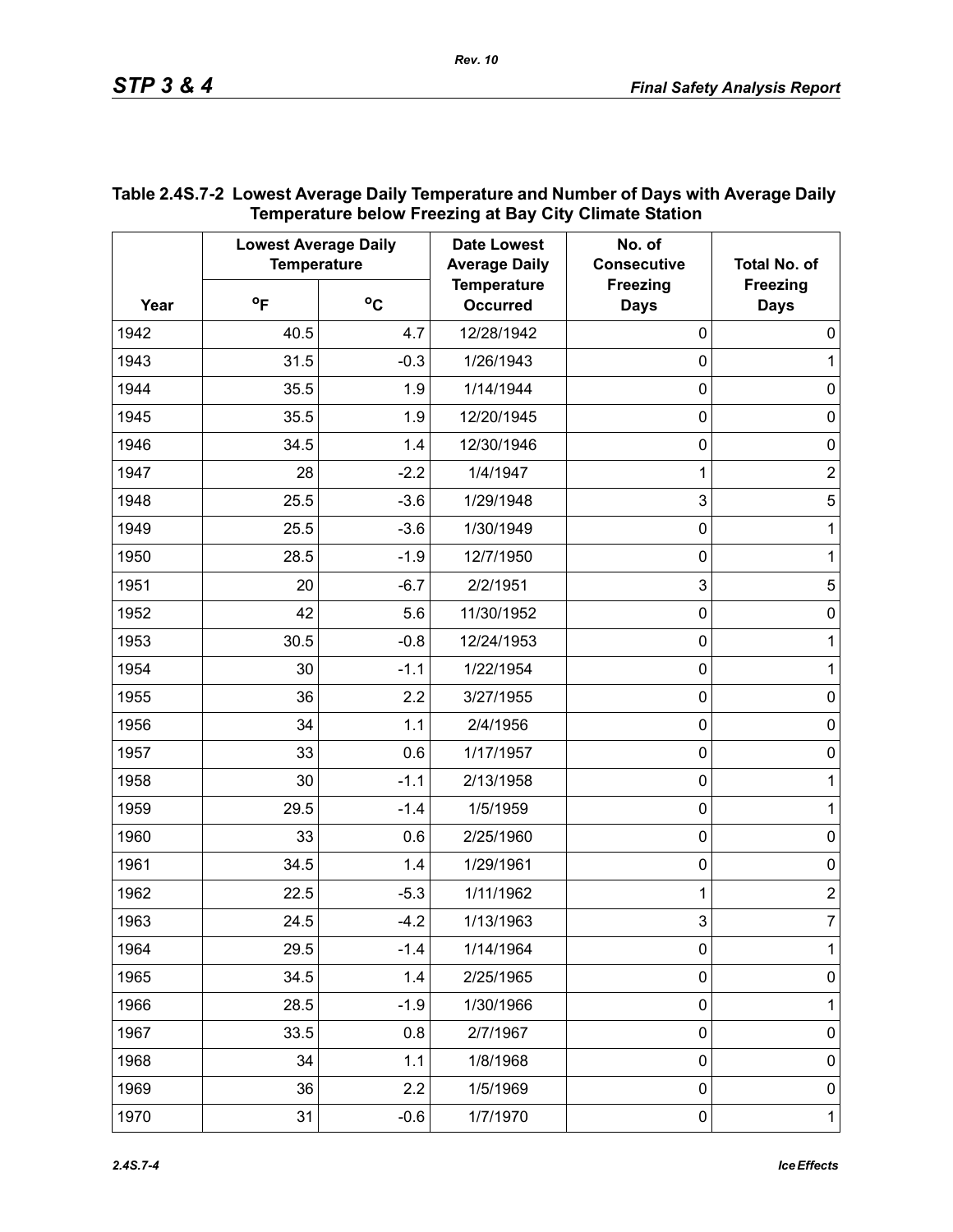| 31.5 | $-0.3$  | 1/8/1971   | $\pmb{0}$        | $\mathbf{1}$   |
|------|---------|------------|------------------|----------------|
| 32   | $0.0\,$ | 1/5/1972   | $\mathbf 0$      | $\pmb{0}$      |
| 25.5 | $-3.6$  | 1/12/1973  | 4                | $\overline{5}$ |
| 27   | $-2.8$  | 1/4/1974   | $\mathbf 0$      | $\mathbf 1$    |
| 27.5 | $-2.5$  | 1/13/1975  | $\pmb{0}$        | $\mathbf 1$    |
| 29.5 | $-1.4$  | 11/29/1976 | $\pmb{0}$        | $\mathbf{1}$   |
| 31.5 | $-0.3$  | 1/19/1977  | $\pmb{0}$        | 1              |
| 28   | $-2.2$  | 1/21/1978  | 1                | $\mathbf 2$    |
| 26   | $-3.3$  | 1/2/1979   | 1                | $\mathsf 3$    |
| 31   | $-0.6$  | 3/2/1980   | $\pmb{0}$        | $\mathbf 1$    |
| 30.5 | $-0.8$  | 2/12/1981  | $\pmb{0}$        | $\mathbf 1$    |
| 27   | $-2.8$  | 1/14/1982  | $\pmb{0}$        | $\mathfrak{S}$ |
| 20.5 | $-6.4$  | 12/25/1983 | 5                | $\,6$          |
| 31   | $-0.6$  | 1/20/1984  | 1                | $\mathbf 2$    |
| 23.5 | $-4.7$  | 2/2/1985   | 3                | $\,6$          |
| 36.5 | 2.5     | 2/12/1986  | $\pmb{0}$        | $\pmb{0}$      |
| 56.5 | 13.6    | 2/10/1987  | $\pmb{0}$        | $\pmb{0}$      |
| 42.5 | 5.8     | 12/17/1988 | $\pmb{0}$        | $\pmb{0}$      |
| 16.5 | $-8.6$  | 12/23/1989 | 4                | $\,6$          |
| 23   | $-5.0$  | 12/23/1990 | 1                | $\mathbf 2$    |
| 35   | 1.7     | 1/1/1991   | $\pmb{0}$        | $\pmb{0}$      |
| 36.5 | 2.5     | 11/27/1992 | $\pmb{0}$        | $\pmb{0}$      |
| 34   | $1.1$   | 11/27/1993 | $\pmb{0}$        | $\pmb{0}$      |
| 34   | 1.1     | 2/2/1994   | $\pmb{0}$        | $\pmb{0}$      |
| 40   | 4.4     | 1/5/1995   | $\pmb{0}$        | $\pmb{0}$      |
| 31.5 | $-0.3$  | 1/8/1996   | $\boldsymbol{0}$ | $\mathbf{1}$   |
| 31.5 | $-0.3$  | 1/14/1997  | $\boldsymbol{0}$ | $\mathbf{1}$   |
| 35.5 | 1.9     | 12/24/1998 | $\pmb{0}$        | $\pmb{0}$      |
| 36   | 2.2     | 1/3/1999   | $\boldsymbol{0}$ | $\pmb{0}$      |
| 37.5 | 3.1     | 12/13/2000 | $\pmb{0}$        | $\pmb{0}$      |
| 34.5 | 1.4     | 1/2/2001   | $\pmb{0}$        | $\pmb{0}$      |
| 35   | 1.7     | 2/27/2002  | $\pmb{0}$        | $\pmb{0}$      |
|      |         |            |                  |                |

### **Table 2.4S.7-2 Lowest Average Daily Temperature and Number of Days with Average Daily Temperature below Freezing at Bay City Climate Station (Continued)**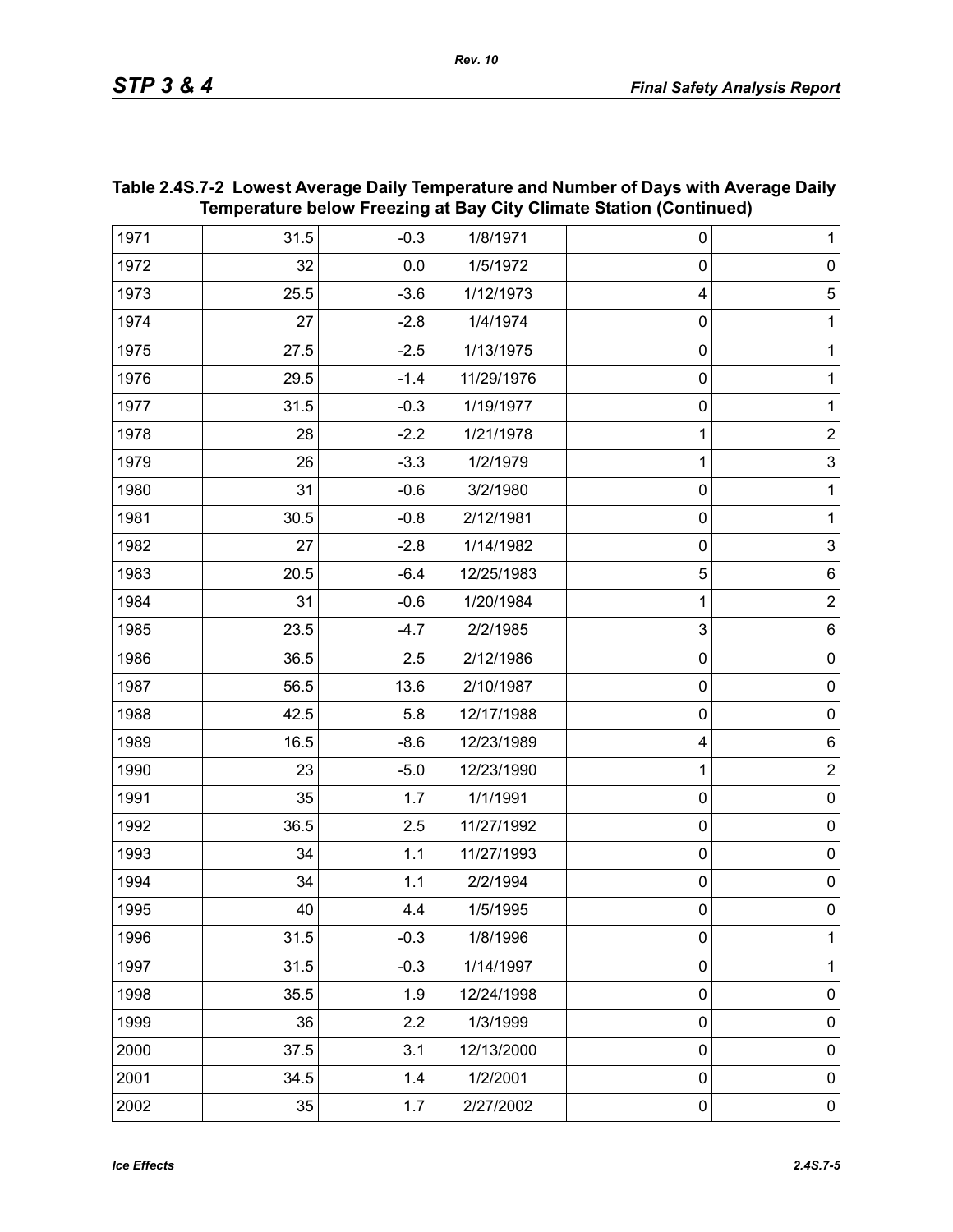| Table 2.4S.7-2  Lowest Average Daily Temperature and Number of Days with Average Daily |  |  |  |  |  |  |  |
|----------------------------------------------------------------------------------------|--|--|--|--|--|--|--|
| <b>Temperature below Freezing at Bay City Climate Station (Continued)</b>              |  |  |  |  |  |  |  |

| 2003 | 40.5 | 4.7 | 1/18/2003      |     | 0   |
|------|------|-----|----------------|-----|-----|
| 2004 | 33.5 | 0.8 | 12/26/2004     |     |     |
| 2005 | 33   | 0.6 | 12/9/2005      |     |     |
| 2006 | 40.5 | 4.7 | 2/19/2006      |     |     |
|      |      |     | Average (days) | 0.5 | 1.2 |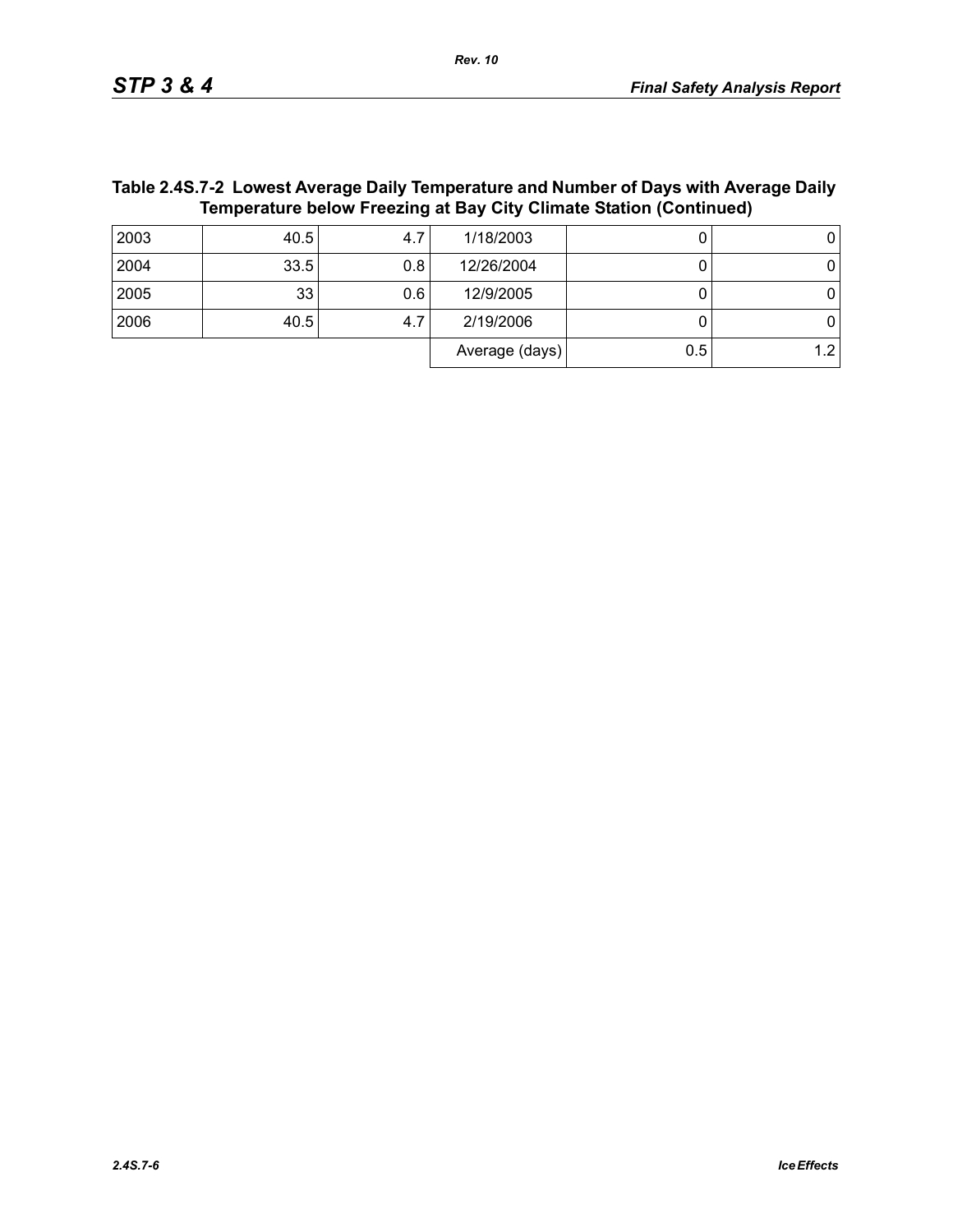Ice Effects *Ice Effects 2.4S.7-7*

2.45.7-7



*STP 3 & 4*